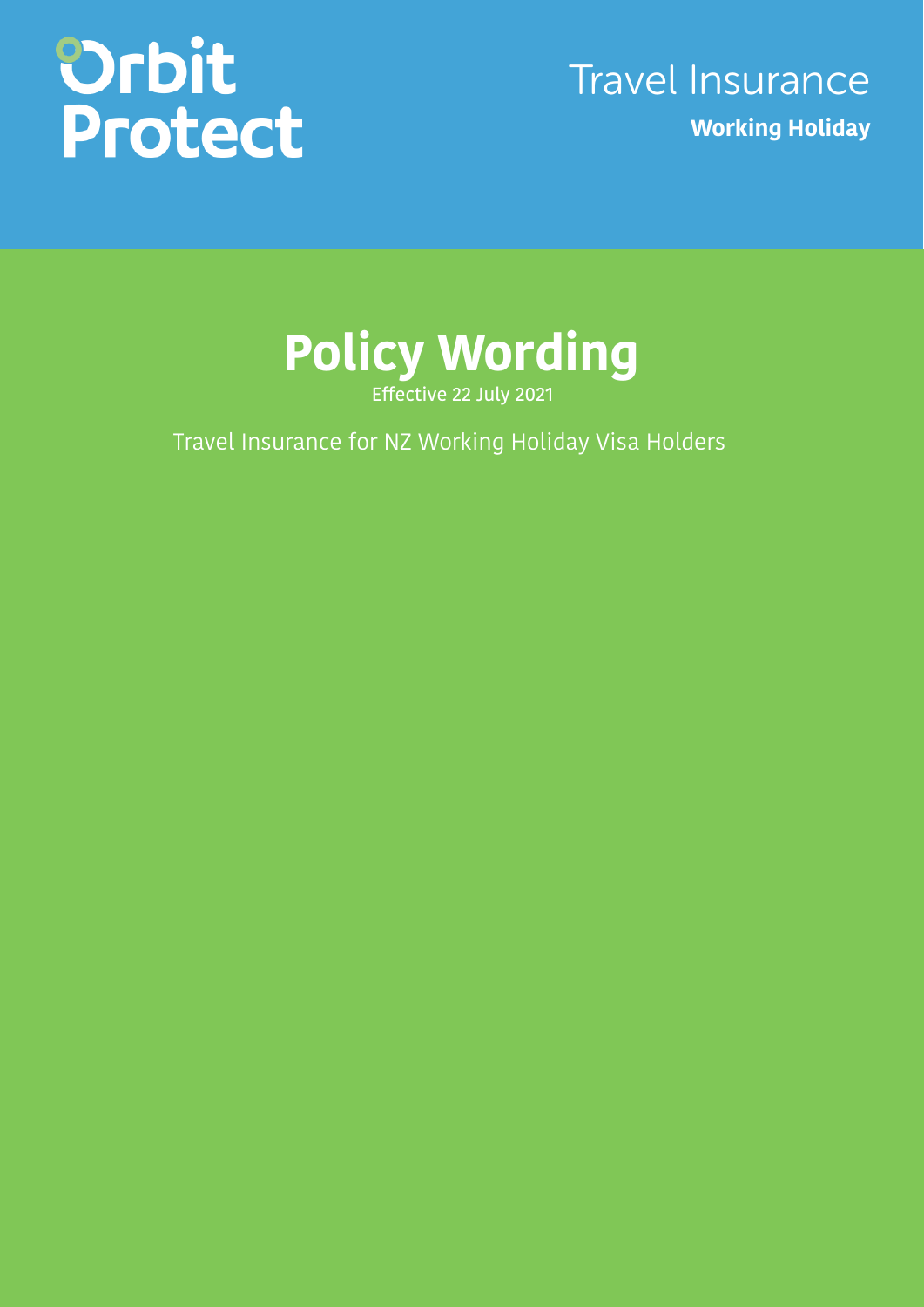## Table of contents

| ÷                                             |  |
|-----------------------------------------------|--|
|                                               |  |
| ÷,                                            |  |
|                                               |  |
|                                               |  |
|                                               |  |
|                                               |  |
| GENERAL CONDITIONS APPLYING TO THIS POLICY 10 |  |
|                                               |  |
| $\overline{a}$                                |  |
|                                               |  |
|                                               |  |
|                                               |  |
|                                               |  |
|                                               |  |
|                                               |  |
|                                               |  |
|                                               |  |
|                                               |  |
| Automatic reinstatement of sums insured 10    |  |
|                                               |  |
|                                               |  |
|                                               |  |
|                                               |  |

### THE BENEFITS

| What we will not pay for under Section 1 12                |  |
|------------------------------------------------------------|--|
|                                                            |  |
|                                                            |  |
| Travel / Accommodation costs for people other than you  13 |  |
|                                                            |  |
| Your extra travel / accommodation expenses 13              |  |
|                                                            |  |
|                                                            |  |
|                                                            |  |
| What we will not pay for under Section 2 14                |  |
|                                                            |  |
|                                                            |  |
|                                                            |  |
|                                                            |  |
|                                                            |  |
| What we will not pay for under Section 4 15                |  |
|                                                            |  |
|                                                            |  |
|                                                            |  |
| What we will not pay for under Section 5 15                |  |
| GENERAL EXCLUSIONS APPLYING TO THIS POLICY 16              |  |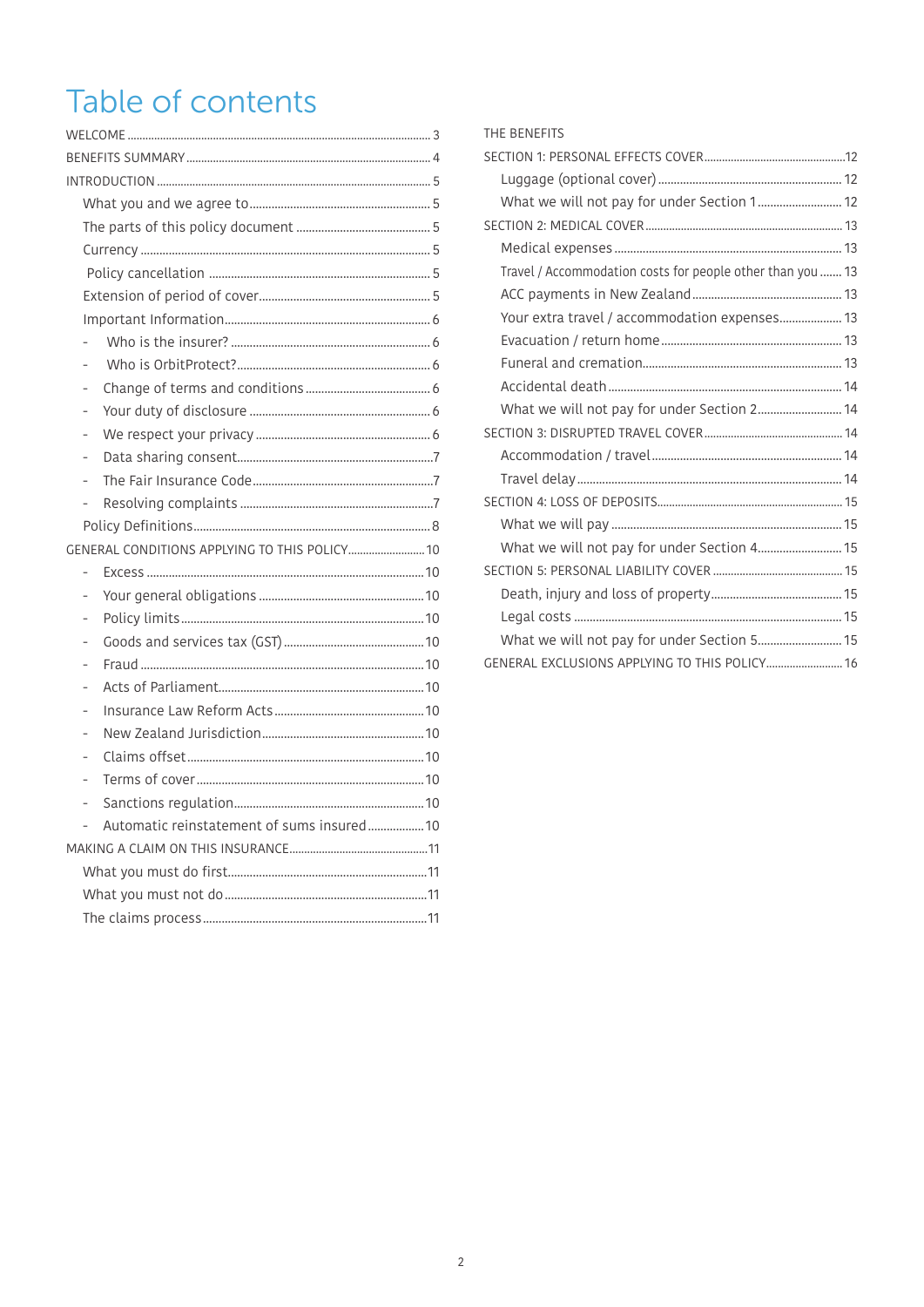## Working Holiday Travel Insurance Policy

This Policy Wording applies to all policies purchased on or after 22 July 2021

#### Welcome

Thank you for choosing **our** policy to protect **you**. This policy:

- has been carefully prepared to provide **you** with insurance cover while **you** are in New Zealand and while **you** are in transit between New Zealand and **your country of origin**, and
- includes travel to Australia and the **South Pacific** for short periods as long as **your** journey includes a period of time in New Zealand.

Under this plan **you** can elect to insure **your** property or choose to leave property excluded from the cover.

**We** have taken care to write the policy so that it is easy to read and understand. However, please read this policy carefully and call OrbitProtect immediately if **you** have any questions about the policy.

If **you** are calling from:

- within New Zealand, telephone 0800 478 833, or
- outside of New Zealand, telephone +64 3 434 8151 (reverse charge).

#### YOU MUST READ ALL SECTIONS OF THIS POLICY CAREFULLY

They tell **you** important information about the benefits of this policy, such as what **you** are covered for and what **you** are not covered for and any conditions on which the cover is dependent.

#### **Eligibility**

This OrbitProtect policy is available to everyone travelling to New Zealand or in New Zealand who holds a New Zealand Working Holiday Visa.

#### Free Look Period

If **you** cancel this policy for any reason within the cooling off period which is within 7 calendar days of the date of purchase, **we** will give **you your** money back. **Our** money back guarantee ensures a refund of the entire premium unless **you** have already:

- received a claim payment from **us**, or
- departed on **your journey**.

If **you** wish to cancel **your** policy and receive a full refund, please contact OrbitProtect within the cooling off period.

#### How to Contact Us

For enquiries, emergencies and claims, please contact OrbitProtect on:

- 0800 478 833 if **you** are calling from within New Zealand
- +64 3 434 8151 (reverse charge) if **you** are calling from overseas.

In the event of a claim please also refer to 'MAKING A CLAIM ON THIS INSURANCE' in this policy document.

The insurer of this product is Zurich Australian Insurance Limited ACN 000 296 640 (an overseas registered company incorporated in Australia) (ZAIL), trading as Zurich New Zealand.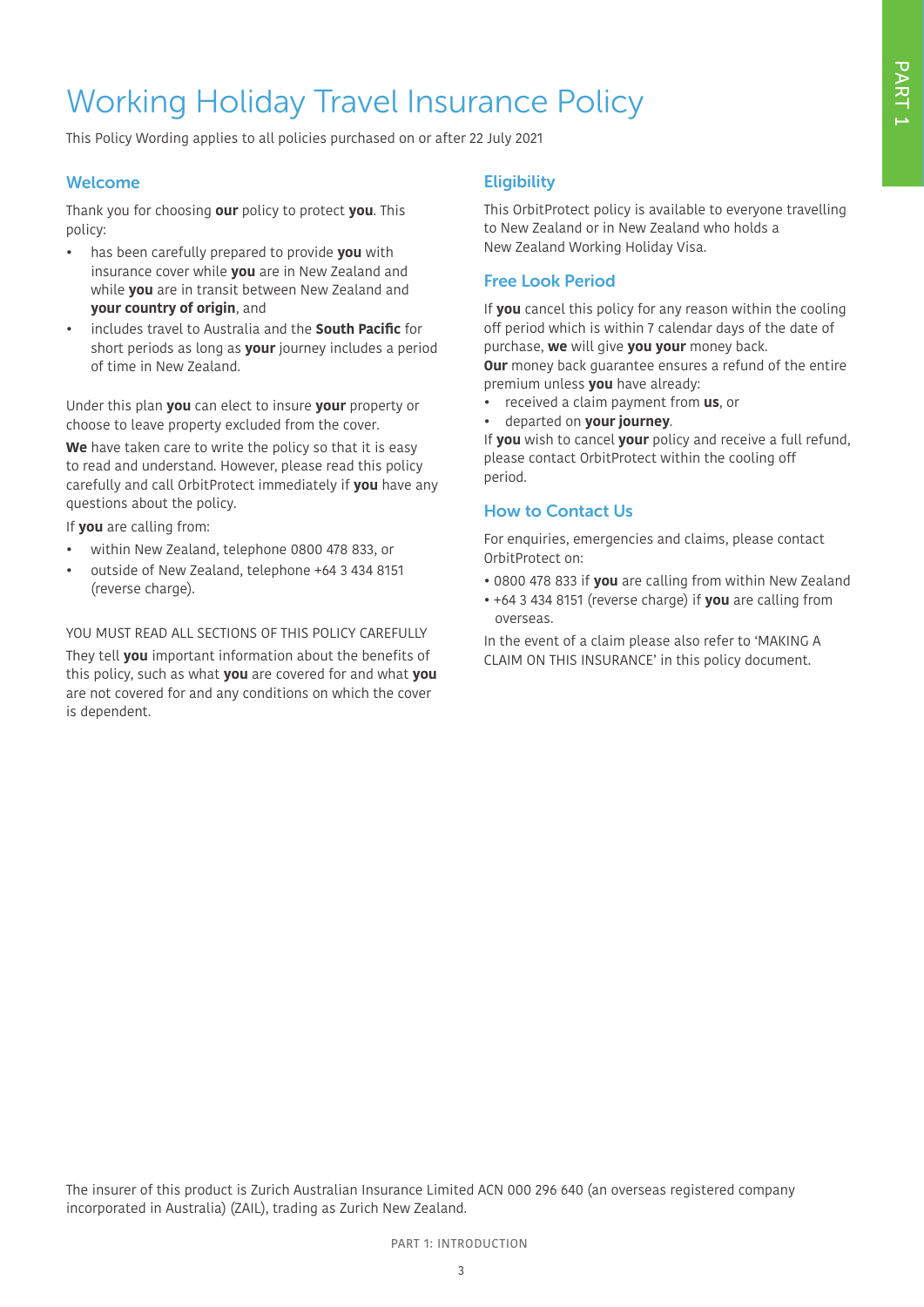### Benefits summary

**You** are covered in New Zealand, but where else does cover apply?

| If you travel from                                                                                                                                                                       | then you are covered for a maximum of                                                                       |
|------------------------------------------------------------------------------------------------------------------------------------------------------------------------------------------|-------------------------------------------------------------------------------------------------------------|
| Your country of origin to New Zealand and return                                                                                                                                         | 9 days in transit for any one trip                                                                          |
| New Zealand to Australia and the <b>South Pacific</b>                                                                                                                                    |                                                                                                             |
|                                                                                                                                                                                          | 31 days per trip during the period of insurance                                                             |
| <b>Cover Benefits</b>                                                                                                                                                                    | Cover limits (NZ\$)                                                                                         |
| Section 1 - Personal Effects Cover (optional cover)                                                                                                                                      |                                                                                                             |
| Personal effects and <b>luggage</b> are not automatically covered.<br>Luggage can only covered if either Option 1 or Option 2 are purchased and the<br>additional premium has been paid. | Optional cover - additional premium applies.                                                                |
| Two options are available (additional premium applies):                                                                                                                                  |                                                                                                             |
| Option 1 - General Luggage<br>Maximum cover on any item, pairs or sets of items is \$1,000<br>Option 2 - Specified Items                                                                 | Up to \$5,000, or                                                                                           |
| Maximum cover on any item, pairs or sets of items is \$10,000                                                                                                                            | Up to \$30,000                                                                                              |
| <b>Section 2 - Medical Cover</b>                                                                                                                                                         |                                                                                                             |
| Medical expenses                                                                                                                                                                         | \$250,000                                                                                                   |
| Other persons' travel and accommodation costs to travel to be with you                                                                                                                   | Up to \$100,000.<br>A daily accommodation limit in New Zealand of<br>\$250 to a maximum of \$5,000 applies. |
| Your extra travel/accommodation expenses                                                                                                                                                 | Reasonable costs up to \$30,000                                                                             |
| Evacuation/return to country of origin if you become disabled                                                                                                                            | Unlimited for the travel expenses involved.<br>Up to \$20,000 for continuing medical costs                  |
| Funeral and cremation, or returning remains to your country of origin                                                                                                                    | Up to \$100,000                                                                                             |
| <b>Accidental death</b>                                                                                                                                                                  | Up to \$25,000 (\$10,000 if under 16 years)                                                                 |
| <b>Section 3 - Disrupted Travel Cover</b>                                                                                                                                                |                                                                                                             |
| Additional travel and accommodation costs if travel plans are disrupted by strikes,<br>weather, etc.                                                                                     | Up to \$10,000                                                                                              |
| Travel delay                                                                                                                                                                             | Up to \$3,000<br>The maximum daily limit is \$400 per day.                                                  |
| <b>Section 4 - Loss of Deposits</b>                                                                                                                                                      |                                                                                                             |
| Cancellation of travel arrangements                                                                                                                                                      | Up to \$50,000                                                                                              |
| <b>Section 5 - Personal Liability</b>                                                                                                                                                    |                                                                                                             |
| Legal liability for <b>accidental</b> death or <b>injury</b> or property damage                                                                                                          | Up to \$100,000                                                                                             |

IMPORTANT: This table should be read in conjunction with the conditions, exclusions, limits, sub-limits and aggregate limits that apply to particular benefits in the policy wording.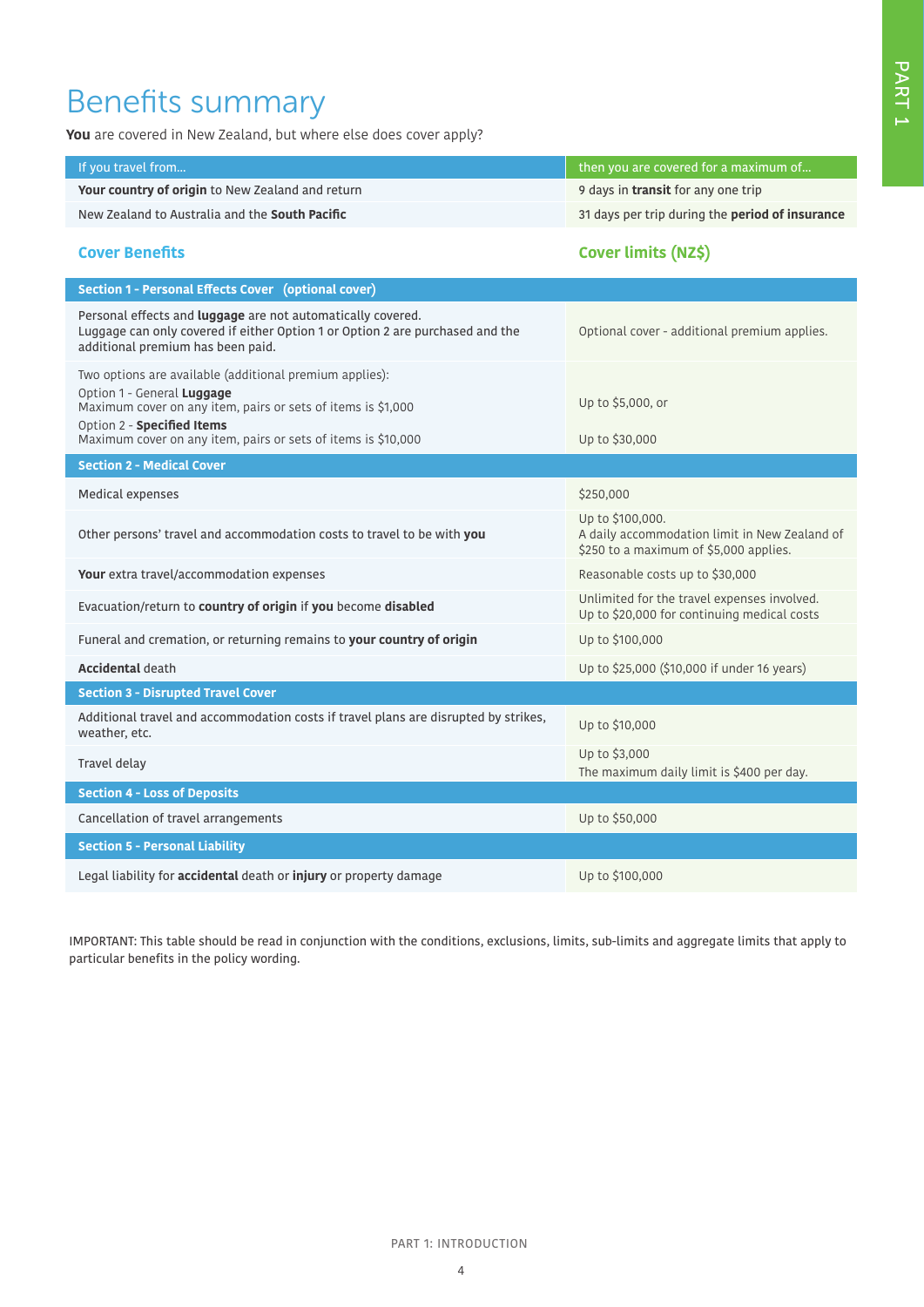## PART<sub>2</sub>

## Introduction

#### What you and we agree to

By taking out this insurance policy **you** are making a legal contract. This means **you** agree to meet certain obligations and conditions. In return, **we** agree to provide specified insurance cover.

**You** agree to:

- pay the premium (including any government levies and taxes), and
- meet all obligations and conditions of the contract.

In return for this **we** agree to provide the insurance cover that is explained in the policy wording.

#### The parts of this policy document

**Your** policy consists of the following parts: THE POLICY DOCUMENT

This provides details about:

- the cover provided, and
- all the obligations and conditions connected with the policy.

#### THE CERTIFICATE OF INSURANCE

This is a separate document that goes with the policy document and shows the:

- specific details of **your** insurance
- commencement date
- **period of insurance**
- premium paid for the insurance, and
- amounts **you** are insured for.

#### **Currency**

All sums insured specified in this policy are in New Zealand dollars.

#### Policy cancellation

**You** can cancel this policy at any time by giving **us** written notice. If **you** cancel this policy within 7 calendar days of the date the policy was issued to **you**, **you** will be given a full refund provided **you** have not received a claim payment from **us**.

If **you** cancel this policy after 7 calendar days of the date the policy was issued to **you** and **you** have not sreceived a claim payment from **us**, **we** will retain the proportion of the premium for the period the policy was in force and refund any unused premium based on a pro rata temporis calculation, less an administration and documentation fee of 20% of the original table premium.

If at any time **you** have:

- failed to comply with **your** 'Duty of Disclosure'
- made a misrepresentation to **us**
- given **us** false information, documentation or statements
- defrauded or attempted to defraud **us**
- failed to comply with a relevant provision of the Policy, or
- failed to notify **us** of matters as required by the Policy **We** may:
- avoid the Policy from the beginning or cancel the Policy, and/or
- reduce **our** liability to **you** for any claim.

If **we** avoid or cancel the Policy for any of these reasons, **we** will do so by giving **you** notice by email, and:

- **we** will not pay claims
- **we** may retain any premium paid, and
- **your** cover and the cover of all insureds listed on **your**  Certificate of Insurance will end.

#### Extension of period of cover

If an event covered under this policy results in a delay outside of **your** control:

- where **you** are required to suspend **your journey** on the advice of a **registered medical practitioner**, or
- to any vehicle, vessel or aircraft in which **you** are travelling as a ticket holding passenger which results in **your journey** not being completed during the **period of insurance**,

this policy is extended to allow **you** to complete **your journey** by the next available and convenient transportation.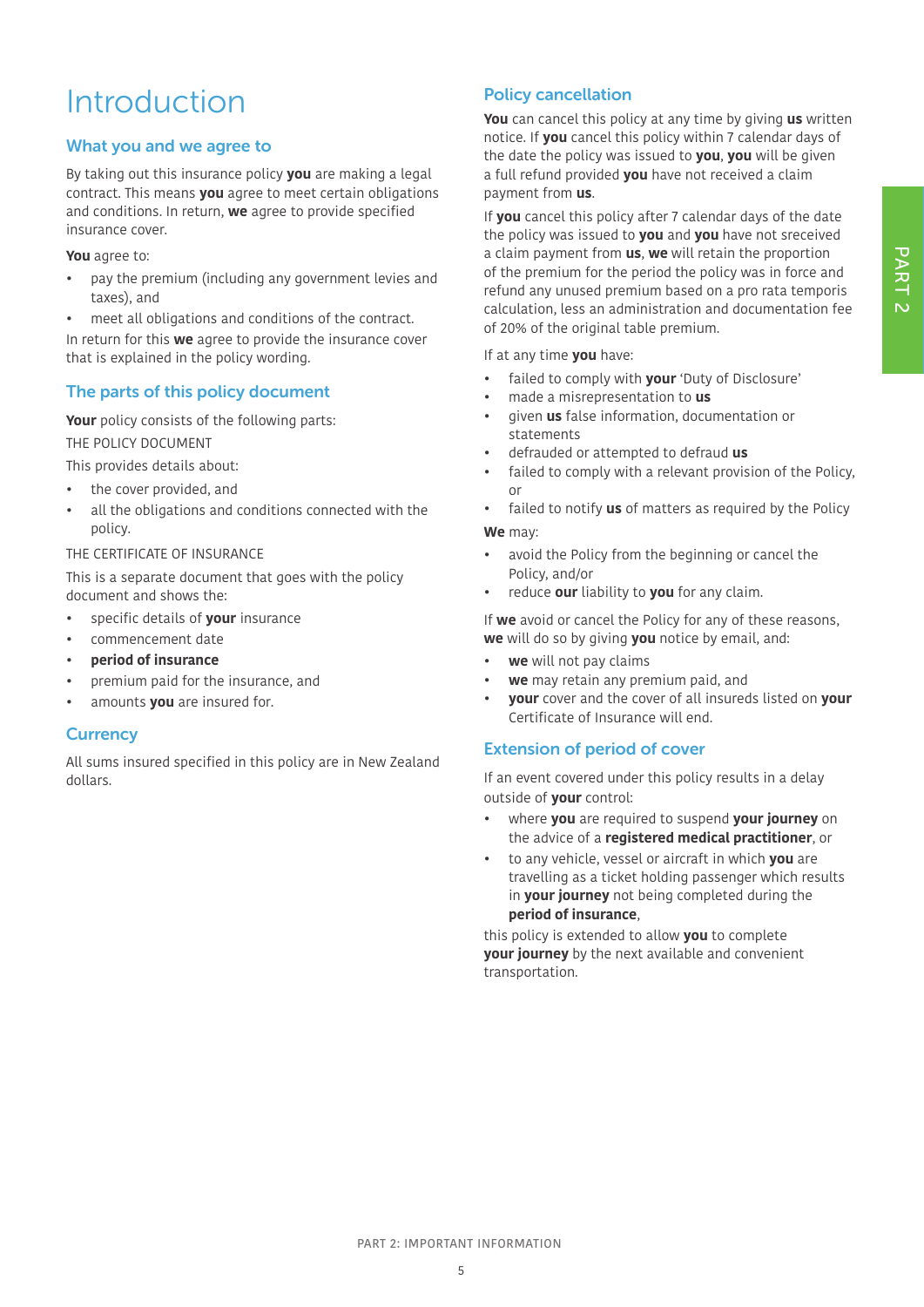## Important Information

#### Who is the insurer?

The insurer of this product is Zurich Australian Insurance Limited ACN 000 296 640 (an overseas registered company incorporated in Australia) (ZAIL), trading as Zurich New Zealand.

References to '**Us**', '**We'** and '**Our**' in this Policy Wording refer to Zurich New Zealand.

ZAIL is part of the Zurich Insurance Group, a leading multiline insurer that serves its customers in global and local markets. Zurich provides a wide range of general insurance and life insurance products and services in more than 210 countries and territories. Zurich's customers include individuals, small businesses, and mid-sized and large companies, including multinational corporations.

As at the date of issue of this document, ZAIL has an insurer financial strength rating of A+ from Standard & Poor's (Australia) Pty Ltd. This rating shows that the company has strong financial security characteristics. This is reviewed annually and may change from time to time, so please refer to zurich.co.nz/about-us/financial-strength. html to ensure it has not changed.

Standard & Poor's rating scale for an insurer's financial strength, together with a summary of Standard & Poor's description is: AAA (Extremely Strong), AA (Very Strong), A (Strong), BBB (Good), BB (Marginal), B (Weak), CCC (Very Weak), CC (Extremely Weak), R (Regulatory Supervision), NR (Not Rated). Ratings from 'AA' to 'CCC' may be modified by the addition of a plus  $(+)$  or minus  $(-)$  sign to show relative standing within the major rating categories. Further information on these ratings is available from www.standardandpoors.com.

An overseas policyholder preference applies. Under Australian law, if ZAIL is wound up, its assets in Australia must be applied to its Australian liabilities before they can be applied to overseas liabilities. To this extent, New Zealand policyholders may not be able to rely on ZAIL's Australian assets to satisfy New Zealand liabilities.

#### Who is OrbitProtect?

OrbitProtect Limited administers the policy (including customer service, medical assessments and claims management) and will usually arrange or the issue of the insurance, either directly or through one of OrbitProtect's representatives.

#### Change of terms and conditions

From time to time and where permitted by law, **we** may change parts of the Policy Wording document. **We** will issue an endorsement or other document to update the relevant information except in limited cases. Any updates which are not materially adverse to **you** from the view of reasonable person deciding whether to buy this insurance, may be found on orbitprotect.com. **You** can obtain a electronic copy of any updated information by calling 0800 478 833 (within New Zealand), or +64 3 434 8151 outside of New Zealand.

#### Your duty of disclosure

**You** have a legal duty of disclosure to **us** whenever **you** apply for or change an insurance policy.

#### WHAT YOU MUST TELL US

**You** have a general duty to disclose to **us** everything that **you** know, or could reasonably be expected to know, is relevant to **our** decision whether to insure **you** and, if **we** do, on what terms.

However, **your** duty does not require **you** to disclose anything:

- that reduces the risk to be undertaken by **us**
- that is generally well known
- that **we** know or, in the ordinary course of **our** business, ought to know, or
- in respect of which **we** have waived **your** duty.

IF YOU DO NOT TELL US SOMETHING

If **you** do not tell **us** anything **you** are required to tell **us**, **we** may cancel **your** contract or reduce the amount **we** will pay **you** if **you** make a claim, or both.

If **your** failure to tell **us** is fraudulent, **we** may refuse to pay a claim and treat the contract as if it never existed.

YOUR GENERAL DUTY APPLIES TO CHANGES

**Your** general duty applies in full when **you** change or reinstate the insurance policy.

WHO NEEDS TO TELL US

It is important that **you** understand **you** are disclosing to **us** and answering **our** questions for **yourself** and anyone else **you** want to be covered by the policy.

#### We respect your privacy

**We** adhere to the Privacy Act 1993 when **we** collect and handle **your** personal information. **You** have the right to access and correct **your** personal information. **We** collect personal information for the purposes of providing insurance services to **you**, including;

- evaluating **your** application
- evaluating any request for a change to any insurance provided
- providing, administering, and managing the insurance services following acceptance of an application, and
- investigating and if covered, managing claims made in relation to any insurance **you** have with **us** or other companies within the same group.

For further information on **our** privacy policy refer to zurich.co.nz/important-information/privacy.html ORBITPROTECT PRIVACY OFFICER

OrbitProtect Ltd Mail: PO Box 2011, Christchurch 8140, New Zealand Email: service@orbitprotect.com Call: (within NZ) 0800 478 833 (outside NZ) +64 3434 8151 Website: orbitprotect.com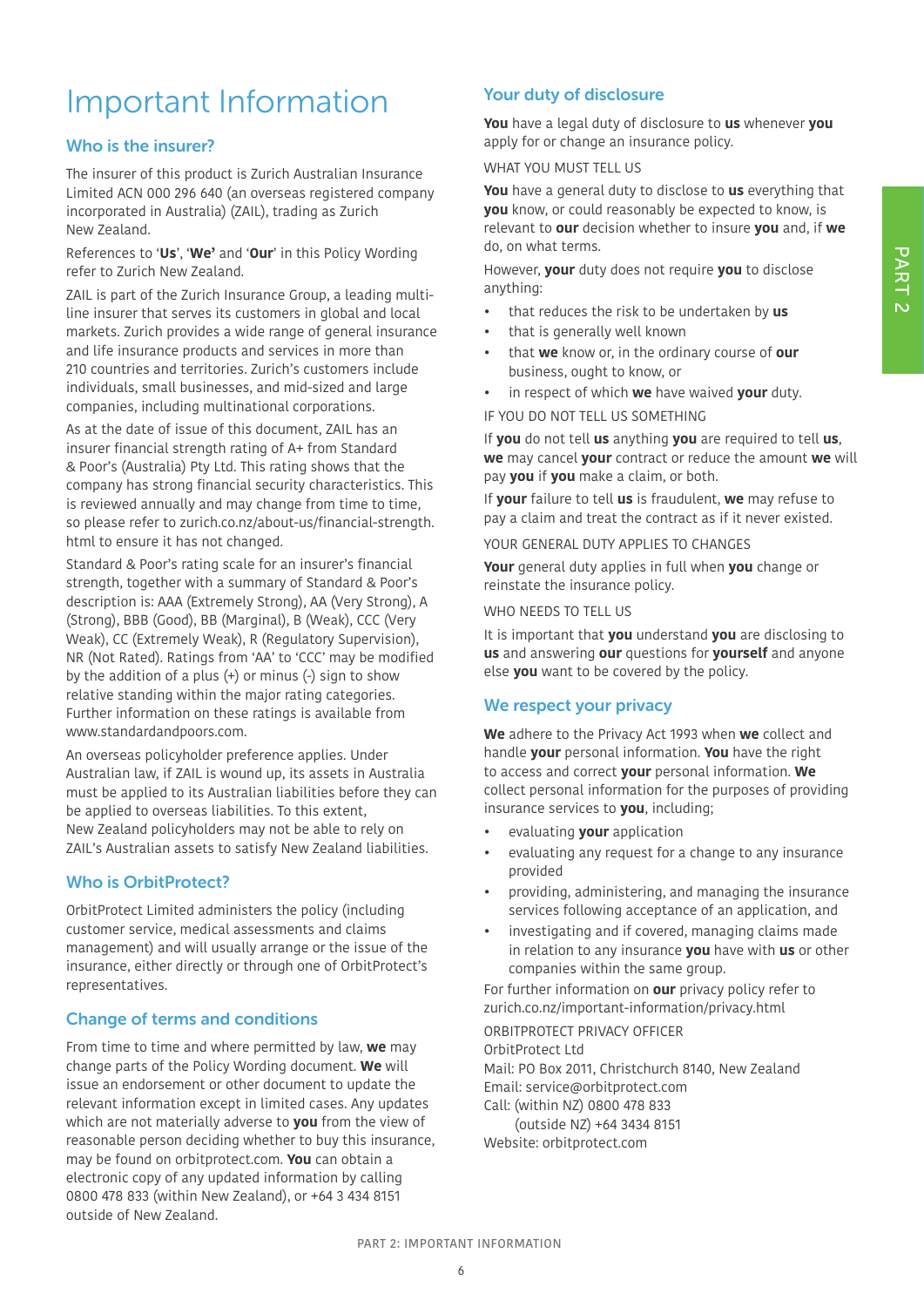ZAIL PRIVACY OFFICER Zurich New Zealand Mail: P.O. Box 497, Shortland Street, Auckland 1140, Call: 0508 987 424 Website: zurich.co.nz/important-information/privacy.html

#### Data sharing consent

In order to provide a seamless insurance service globally, OrbitProtect transfers data to Zurich New Zealand, the Insurer. Zurich New Zealand may transfer any data it has received from and any data it holds on **you** ('policyholder') to other units of Zurich Insurance Group Ltd, such as branches, subsidiaries, or affiliates within Zurich Insurance Group Ltd, cooperative partners of Zurich Insurance Group Ltd, coinsurance and reinsurance companies located in the country of the policyholder or abroad.

OrbitProtect, Zurich New Zealand and such recipients may use, process and store the data, in particular for the purpose of risk evaluation, policy execution, premium setting, premium collection, claims assessment, claims processing, claims payment, statistical evaluation or to otherwise ensure Zurich's global insurance service delivery.

If OrbitProtect or their agent is acting on **your** behalf, Zurich New Zealand is authorised to use, process and store data of the policyholder received from OrbitProtect or such agent, and to forward to OrbitProtect or such agent data of the policyholder relating to the execution of the policy and the collection of premiums and payment of claims.

OrbitProtect or Zurich New Zealand may procure data from government offices and third parties relating to the policyholder to assess a claim in the event of **loss** or damage.

Mail: Zurich New Zealand PO Box 497, Shortland Street

Auckland 1140

#### The Fair insurance code

Zurich New Zealand is a signatory to the Fair Insurance Code. The Fair Insurance Code is a code of practice that:

- sets minimum service standards for insurance companies
- describes the responsibilities that **you** and **your** insurance company have to each other, and
- encourages professionalism in the insurance industry. The Code covers all insurance products except health insurance and life insurance. The Code only applies to individuals and entities with 19 or fewer employees. Further information about the Code can be obtained from icnz.org.nz.

#### Resolving complaints

If **you** think **we** have let **you** down in any way, or **our** service is not what **you** expect (even if through one of **our** representatives), please tell **us** so **we** can help. If **you** have a complaint:

Contact OrbitProtect by phone on 0800 478 833 (within NZ) or +64 3 434 8151 (outside of NZ), or email service@orbitprotect.com

**You** will be put in contact with someone who can help resolve **your** complaint.

**We** aim to resolve **your** complaint fairly and promptly. However, if **you** are not satisfied **you** can refer the matter to the Insurance & Financial Services Ombudsman (IFSO), an independent body whose services are free to **you**. As a member **we** agree to accept the IFSO's decision where **we** are bound to do so.

**You** can contact the IFSO by:

- Mail: Insurance & Financial Services Ombudsman PO Box 10-845 Wellington 6143 New Zealand
- Call: 0800 888 202 or +64 (04) 499 7612
- Fax: +64 (04) 499 7614

Website: ifso.nz

Email: info@ifso.nz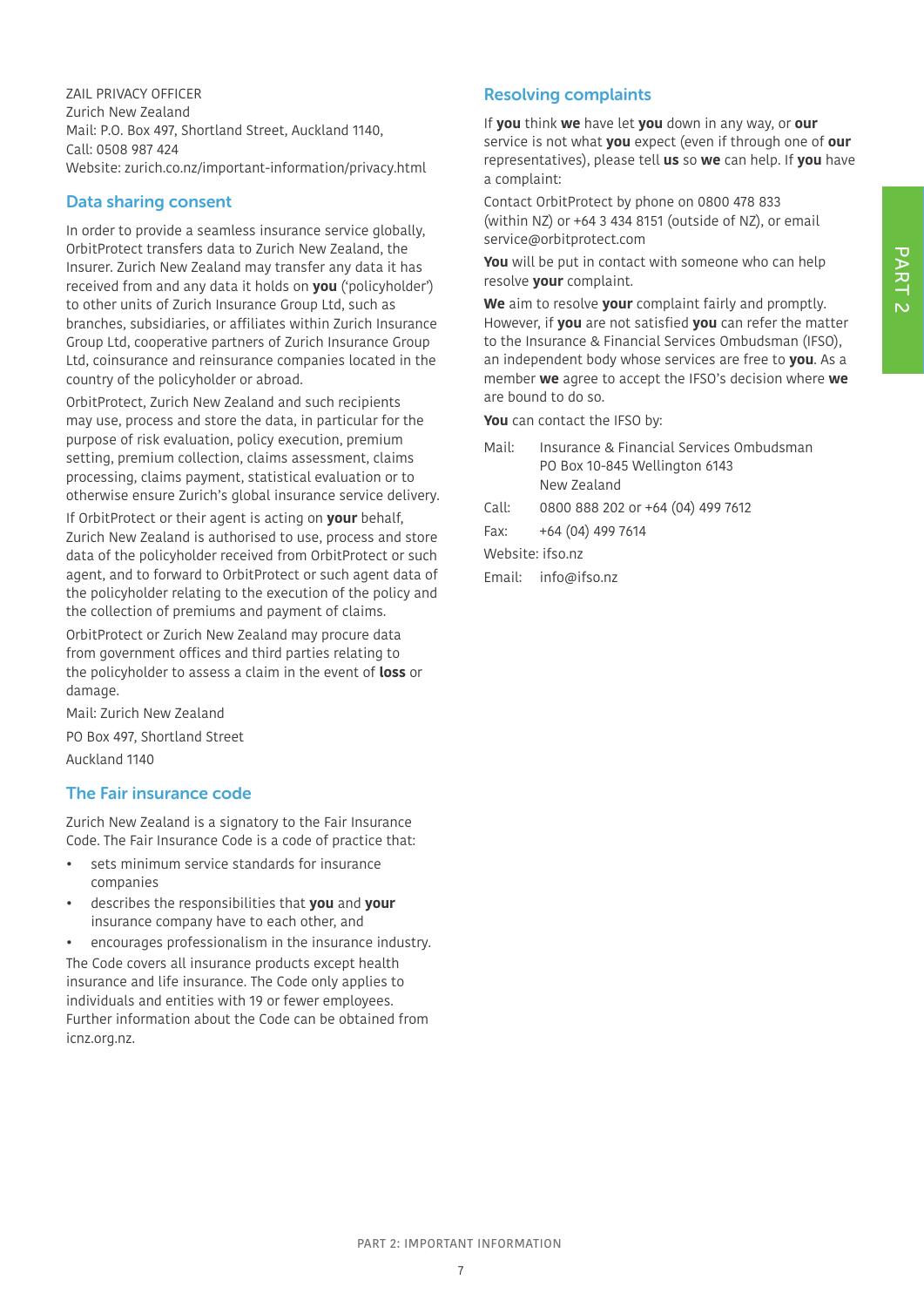## Policy Definitions

Certain words in this policy have a specific meaning. These words are listed below, along with their definition (specific meaning). The definitions also apply to the plural and derivatives of the listed words, (for example, the definition of '**accident**' also applies to '**accidents**', '**accidental**' and '**accidentally**').

#### **Accident**

means a happening or event that is unexpected and unintended from **your** point of view.

#### **Act of Terrorism**

means either:

- an act, including but not limited to the use of force or violence and/or threat thereof, of any person or group(s) of persons, whether acting alone or on behalf of or in connection with any organisation(s) or government(s), which from its nature or context is done for, or in connection with, political, religious, ideological, ethnic or similar purposes or reasons, including the intention to influence any government and/or to put the public, or any section of the public in fear, or
- an act involving the use or release or the threat thereof of any nuclear weapon or device or chemical or biological agent.

#### **Cheating**

means whoever, by deceiving any person fraudulently or dishonestly induces the person so deceived to deliver any property to any person or to consent that any person shall retain any property or intentionally induces the person so deceived to do or omit to do anything which he would not do or omit if he were not so deceived, and which act or omission causes or is likely to cause damage or harm to that person in body, mind, reputation or property.

#### **Country of origin**

means the country where **your** home is, and from which **you** have travelled to New Zealand.

#### **Disablement**

When referring to **you**, means:

• an **accidental injury** or **illness** that requires treatment by a **registered medical practitioner** or dentist, and

When referring to a **relative**, means:

• a life-threatening **accidental injury** or **illness** that first appears during the **period of insurance**.

'**Disability**' and '**disabled**' have the same meaning.

#### **Epidemic**

means a fast-spreading contagious or infectious disease or **illness** in an area as documented by a recognised public health authority.

#### **Excess**

means the amount of the claim **you** must meet. It is not covered by this insurance, and **we** will deduct it from the claim.

#### **Financial failure**

means bankruptcy, provisional liquidation, liquidation, insolvency, appointment of a receiver or administrator, entry into a scheme of arrangement, statutory provision or anything of a similar nature.

#### **Illness**

means sickness or disease that first manifests itself during the **period of insurance**.

#### **Injury**

means internal or external bodily **injury** caused solely and directly by:

- violent, **accidental**, external and visible means, or
- medical misadventure, and
- that first manifests itself during the **period of insurance**.

#### **Journey**

means **your** travel, once or multiple times, to New Zealand from **your country of origin** and return, including stopovers in other **overseas** countries, commencing once **you** have left **your country of origin** and ceases on the expiry date shown on **your** certificate of insurance or on **your** arrival back in **your country of origin**, which ever occurs first.

If during the **period of insurance you** return to **your country of origin** for a short term visit only, then cover under this policy is limited to Section 4 - Loss of Deposits and Section 3.1 - Accommodation / travel for the period **you** are there. Full cover recommences once **you** leave again for New Zealand.

#### **Loss**

means physical **loss**, damage or destruction.

#### **Luggage**

means **your** baggage and personal effects (excluding excluding personal money such as cash, bullion, credit cards, bank or currency notes, cheques, postal and money orders, travellers' cheques, monetary coupons or vouchers, admission tickets, and pre-paid passes) ) that are taken with **you** or purchased by **you** when travelling during **your journey**.

#### **Overseas**

means a country you have a stopover in, not exceeding nine days in **transit**, or thirty one days for Australia or islands of the **South Pacific** but not including **your country of origin** and New Zealand.

#### **Pandemic**

means an **epidemic** that is expected to affect an unusually large number of people or involves an extensive geographic area.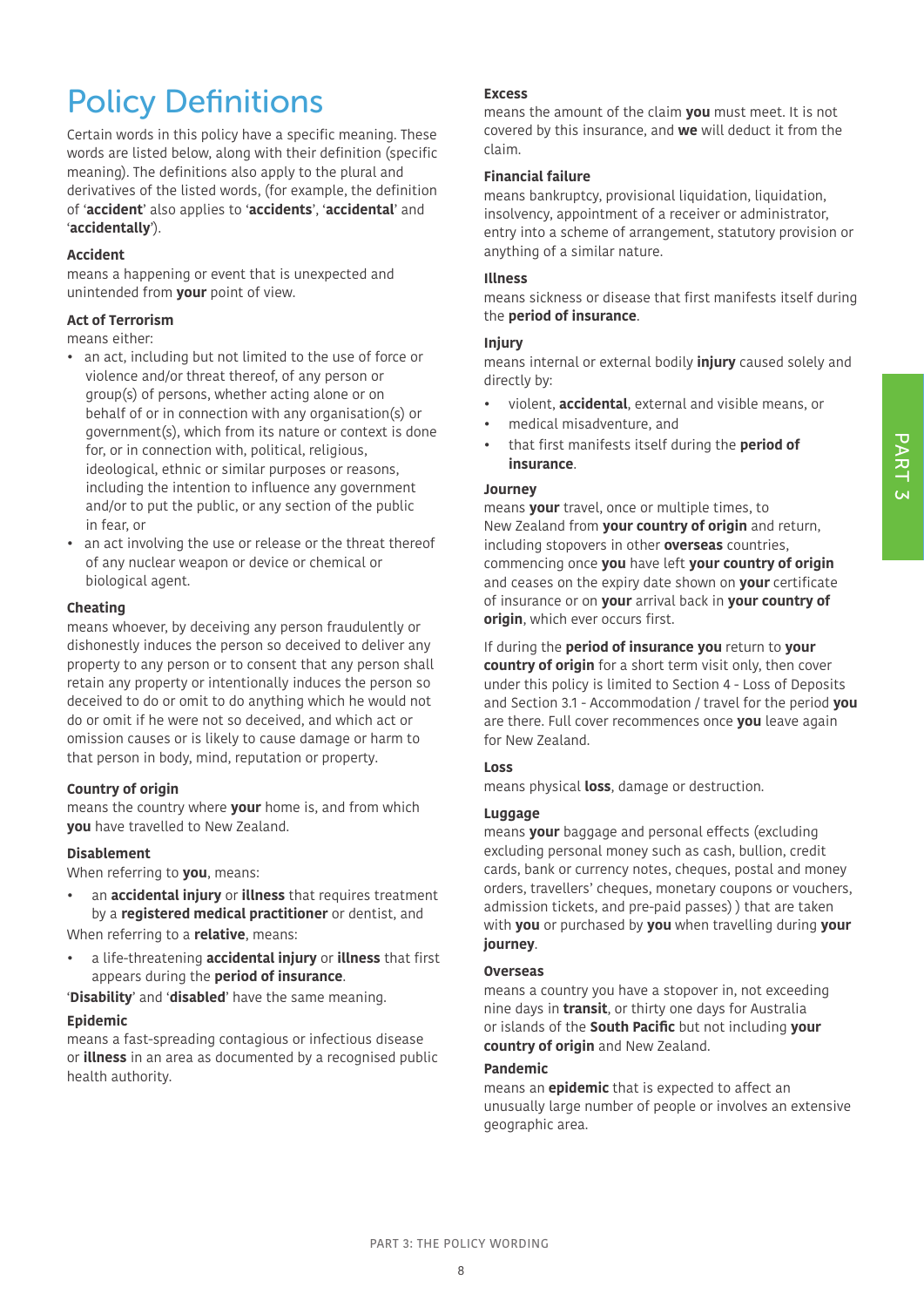## PART 3

#### **Period of insurance**

means the period within which **your** policy coverage is effective. Cover start dates vary with policy sections and should be read in conjunction with the terms and conditions of each policy section.

- Section 4 Loss of Deposits: In respect of costs relating to **your** travel arrangements and any other non recoverable deposits paid for arrangements made that fall into the period of insurance. Cover starts from when the premium is paid to **us** and cover is confirmed by the issue of **your**  Certificate of Insurance.
- All other Sections: In respect of all other Sections, cover starts from the time **you** commence **your journey** and ceases on **your**  arrival back in **your country of origin** or the expiry date shown on **your** Certificate of Insurance (whichever occurs first).

#### **Pre-existing condition**

means any of the following:

- a physical defect, medical condition or disease for which treatment (including medication) or professional advice of any kind (from a medical adviser or other adviser) has been received or prescribed in the six months before the policy starts, and/or
- an ongoing medical condition or **disability** that exists when the policy starts.

In respect to **you** only, any medical condition, disease or **disability** not otherwise excluded that **we** would consider to be a **pre-existing condition** that developed during the currency of a previous OrbitProtect policy is automatically insured under this policy provided there is unbroken OrbitProtect coverage from the date the condition, disease or **disability** developed.

#### **Public Place**

means any area to which the public has access (whether authorised or not).

#### **Registered medical practitioner**

means a person, acceptable to **us**, who:

- is not **you**, **your relative**, business partner or associate, and
- in New Zealand, is a doctor registered with the Medical Council of New Zealand and practising as a medical practitioner in New Zealand, or
- being **overseas** or in **your country of origin**, is a registered and practising medical practitioner in the country where **you** require treatment.

#### **Relative**

#### means **your**:

- spouse, de facto partner, fiancé, fiancée
- child, step-child, grandchild
- brother, sister, brother-in-law, sister-in-law, or
- parent, step-parent, grandparent, guardian, parent-inlaw.

#### **South Pacific**

means any of the following destinations:

American Samoa, Cook Islands, Fiji, French Polynesia, Kiribati, Lord Howe Island, New Caledonia, Niue, Norfolk Island, Samoa, Tonga, Tuvalu, Vanuatu.

#### **Specified**

means the item or items of **luggage you** have detailed on **our** application form, are noted on the Certificate of Insurance and **you** have paid an additional premium for.

#### **Transit**

means travel including diversions to a maximum of nine days to New Zealand enroute to or from **your country of origin**.

#### **Unattended**

means:

- You did not observe the loss/theft, or
- At a distance from You such that You do not have a good chance of preventing any attempted theft.

#### **We**

means Zurich New Zealand. '**Our**' and '**us**' have the same meaning.

#### **You**

means the person(s) shown in the Certificate of Insurance as the 'person insured'. '**Your**' and '**yourself**' have the same meaning.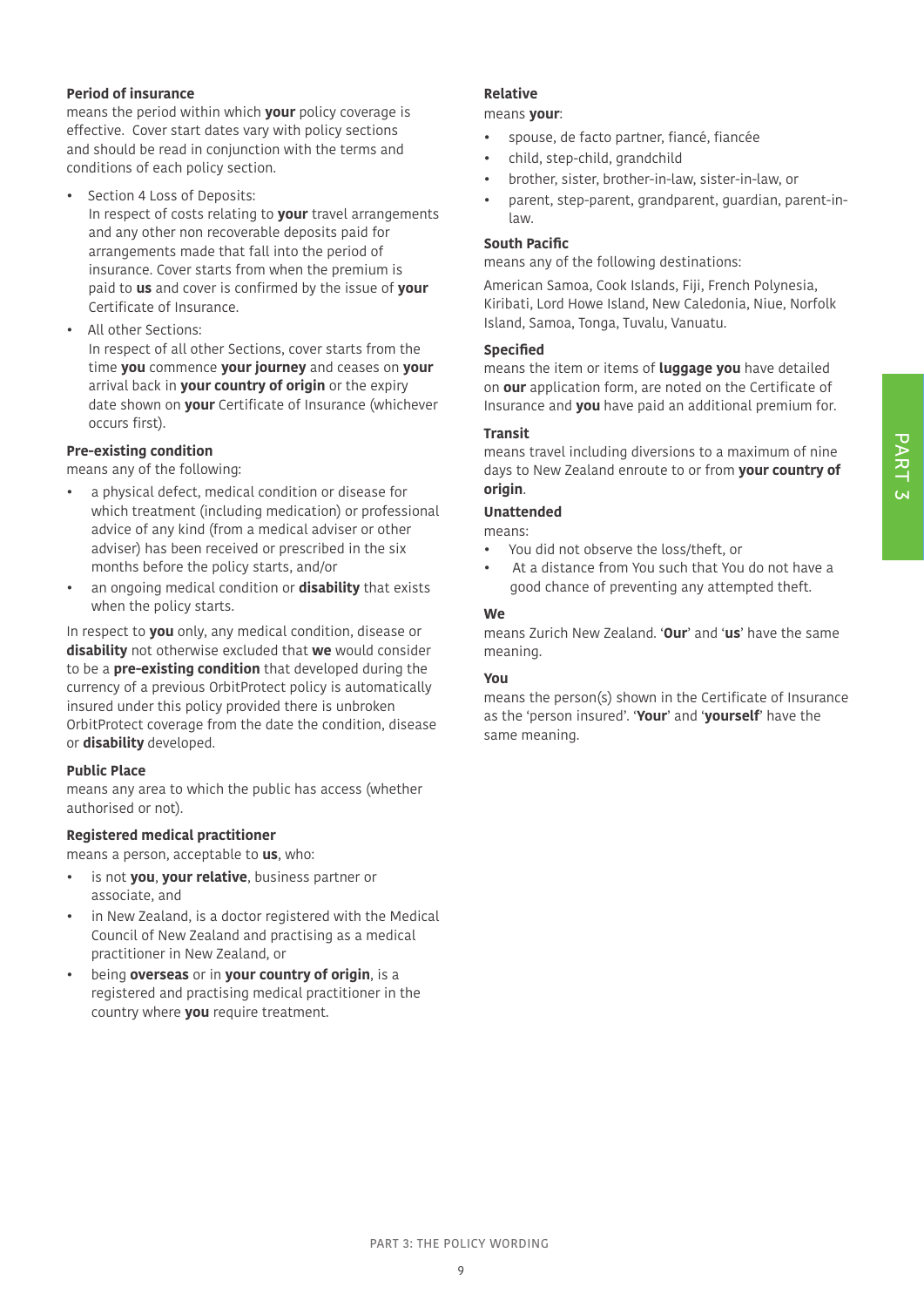## General Conditions

#### 1. Excess

The **excess** is the first amount of a claim **we** will not pay for. An **excess** of \$50 in total applies to any claim arising from a separate event for **accidental injury**. An **excess** of \$100 applies to all claims arising from a separate event other than those **you** make under Section 3.2 Travel Delay, which are subject to a 6 hour time delay.

#### 2. Your general obligations

As well as the specific conditions and obligations explained in the different sections of this policy, there are also general obligations that apply to all sections. These are listed below:

- a. **Your** obligation to meet all conditions and obligations **You** must comply with all the conditions and obligations of this contract. If **you** don't, **we** will not pay **your** claim.
- b. **Your** obligation to tell the truth

**You** must ensure that all statements **you** make on the following forms (or any other statements, declarations or information that **you** supply to support them) are true and correct:

i. the application, variation or proposal form, and ii. the claim form.

- c. **Your** obligation to avoid **loss** or liability
	- i. **You** must take reasonable care at all times to:
		- make sure that all property covered by this policy is kept safe and protected from possible **loss**, and
		- avoid any **accident** for which **you** could be held legally liable.
	- ii. **You** must not intentionally or recklessly cause **loss**:
		- to any property covered by this policy, or
		- for which **you** could be held legally liable.
	- iii.**You** must not allow or permit anyone else to cause **loss** or liability in any way.

Some sections of this policy can cover other people as well as **you**. To gain the benefit of any cover, they must also meet all the relevant conditions and obligations that **you** are required to meet.

#### 3. Policy limits

Where a sum insured is shown in any section of this policy, that amount is the most **we** will pay under that section. All sums referred to under this policy are in New Zealand dollars.

#### 4. Goods and services tax (GST)

Where any part of this policy specifies any of the following:

- a. sum insured
- b. **excess**
- c. sub-limits
- d. maximum amount payable for any item or type of property, or
- e. maximum amount payable for any type of **loss**,

then these amounts include GST and all other taxes.

#### 5. Fraud

**We** are not liable to pay any claim if **you**, or anyone authorised by **you**, use fraudulent means to:

- a. arrange or extend this policy, or
- b. make any claim against the policy.

#### 6. Acts of Parliament

Where this policy refers to any Act of Parliament, it includes any regulations and amendments to that Act. It also includes any replacement Act or Regulation.

#### 7. Insurance Law Reform Acts

The conditions, obligations and exclusions shown in this policy are subject to **your** rights under the Insurance Law Reform Acts.

#### 8. New Zealand Jurisdiction

This policy is governed by New Zealand law. Any dispute relating to the policy will be determined by New Zealand Courts only.

#### 9. Claims offset

There is no cover under this policy for any loss or event or liability which, but for this policy, would be or is covered under any other insurance policy, health or medical scheme or Act of Parliament or to the extent that free health care or treatment is readily available in New Zealand or under any reciprocal health agreement between the Government of New Zealand and the Government of any other country or is payable by any other source or a Health Insurance Policy obtained as a condition of **your** entry visa into New Zealand. **We** may, unless prohibited or precluded by any law of any country relevant to the loss or event or liability, however pay the difference between what is payable under the other insurance policy, health or medical scheme or Act of Parliament or reciprocal health agreement or such other source and what **you** would be otherwise entitled to recover under this policy.

#### 10. Terms of cover

The issuing of a policy shall be at **our** sole discretion. **We** may decline to offer cover or choose to offer cover on different terms and conditions, regardless of whether cover has been offered previously.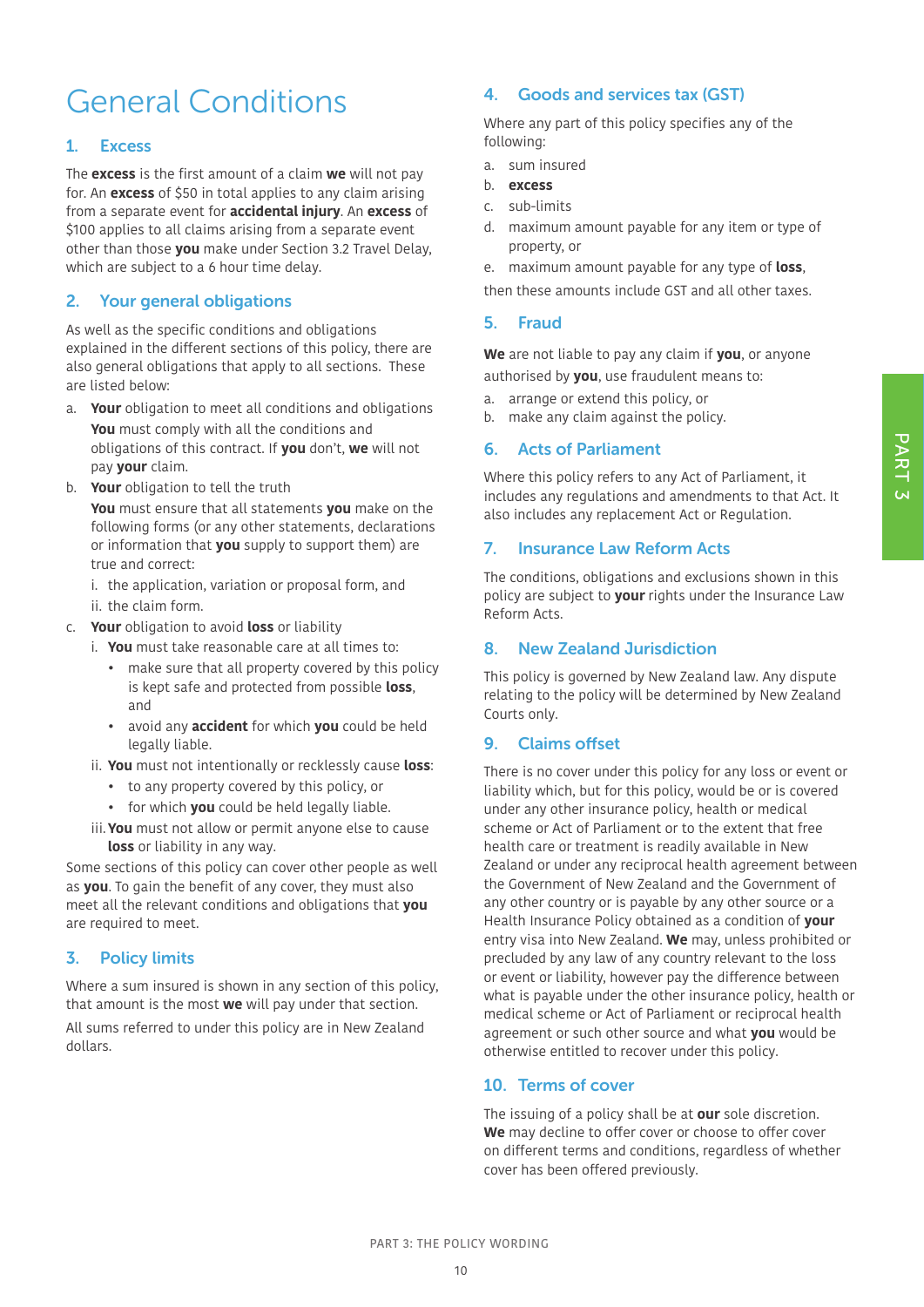## PART<sub>3</sub>

#### 11. Sanctions regulation

Notwithstanding any other terms or conditions under this policy, **we** shall not be deemed to provide coverage and will not make any payments nor provide any service or benefit to **you** or any other party to the extent that such cover, payment, service, benefit and/or activity of **yours** would violate any applicable trade or economic sanctions, law or regulation.

#### 12. Automatic reinstatement of sums insured

If **you** have paid the additional premium for optional **luggage** cover of general **luggage** or **specified** items, and in the event of a covered **loss** or damage to **your** luggage, **we** will automatically reinstate the sum insured once during the **period of insurance** in respect of Section 1: Personal Effects Cover - 1.1 Luggage.

### Making a claim on this insurance

#### What you must do first

As soon as **you** are aware of any event that is likely to result in a claim under any section of this policy, **you** must follow all instructions listed below that apply to **you**.

- 1. Contact OrbitProtect on 0800 478 833 or +64 3 434 8151 reverse charge (if overseas) if **you**:
	- a. are going to be hospitalised
	- b. plan to cut short or alter **your** travel arrangements because of any medical condition, or
	- c. have lost all **your luggage** or money.
- 2. Notify OrbitProtect as soon as possible (or at the latest within 21 days of you becoming aware of any incident which gave rise to a claim under this policy).
- 3. Take prompt steps to minimise any **loss** or liability, and avoid any further **loss** or liability.
- 4. Report to the police or relevant authorities within 24 hours if **you** suspect that **you** have been the victim of burglary, theft, arson or intentional damage. A written report must be obtained at that time.
- 5. Inform the police or relevant authorities within 24 hours about any **loss** of property. A written report must be obtained at that time.
- 6. Take reasonable steps to obtain details of any other person, property or vehicle involved, and witnesses.
- 7. Lodge a written claim against any person, party, hotel or transport provider that may be legally liable.
- 8. In the case of **injury** within New Zealand covered by the Injury Prevention Rehabilitation and Compensation Act 2001, **you** must take all necessary steps to make and follow up a claim with the ACC.
- 9. Obtain an 'Irregularity Report' from Transport providers where they are responsible for **your loss** or damage to **your luggage**.

To make a claim under this policy, **you** must then follow the instructions provided under 'The claims process' section in this policy.

#### What you must not do

**You** must not:

- 1. admit responsibility for any **accident**
- 2. dispose of any property that **you** intend to claim for, or
- 3. say or do anything that may prejudice **our** ability to: a. defend any claim made against **you**, or
	- b. make recovery from any other person who may be responsible for **your** claim.

#### The claims process

- 1. MAKING A CLAIM
	- To make a claim, **you** must:
	- a. fully complete the claim form (online at www. orbitprotect.com) as soon as possible
	- b. give **us** free access to examine and assess the claim
	- c. provide any other information or assistance that **we** reasonably request to support **your** claim
	- d. send any letter of demand or court documents that **you** receive relating to the claim to **us** immediately
	- e. provide a statutory declaration to verify the claim (if **we** request it)
	- f. submit to examination under oath by any person **we** nominate (if **we** request it), and
	- g. authorise disclosure to **us** of any personal information about **you** held by any other parties, which is relevant to the claim.

After **you** have made a claim, **we** have the sole right to act in **your** name and on **your** behalf to negotiate, defend or settle any liability. If **we** do this, it will be at **our** expense.

**We** may decide at any time to pay **you**:

- the total sum insured under Section 5 Personal Liability Cover, or
- any lesser amount for which a claim against **you** can be settled as full settlement of any claim under that section.

If **we** do this, **we** have no further liability to **you**, except for any legal costs **you** have incurred up to the time of **our** payment.

2. ONCE THE CLAIM IS ACCEPTED

After **we** have received a claim under this policy, **we** have the right to take over (in full) any legal rights of recovery **you** have. If **we** do this, **we** may exercise these rights for **our** own benefit, and at **our** own expense, and **you** must fully cooperate to allow **us** to do this.

If any lost or stolen property for which **we** have paid a claim is later found or recovered, **you** must:

- tell **us** immediately, and
- return the property to **us** if **we** request it.

**We** have the right to keep any property for which **we** have paid a claim, including any proceeds of its sale.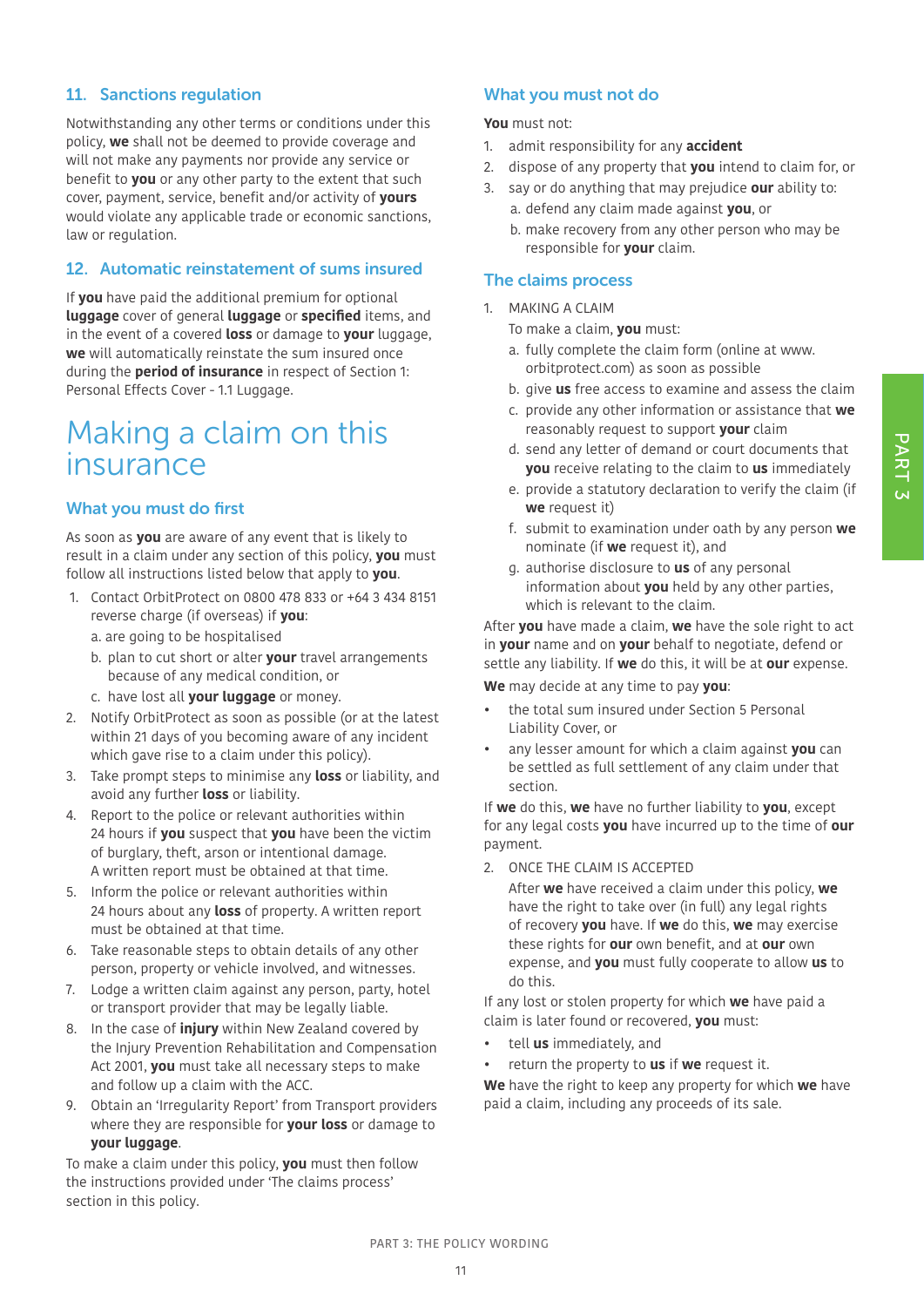### The Benefits

#### SECTION 1: PERSONAL EFFECTS COVER

#### **1.1 Luggage (optional cover)**

**You** have NO automatic cover under this policy for **your luggage**, but there are two optional covers available to **you**. If **you** have purchased one of the options it will be noted on **your** certificate of insurance.

#### **a. Option 1 – General Luggage**

If **you** have elected to cover **your luggage** the maximum **we** will pay is up to \$1,000 per item, sets or pair of items that are not **specified**, with a maximum of \$5,000 in total for all items that are not **specified** on **your** Certificate of Insurance. If **your luggage** suffers **accidental loss** during the **period of insurance**, **we** will at **our** option:

- repair it
- replace it, or
- pay **you** an amount that covers **your loss** (taking into account depreciation and wear and tear for clothing or footwear more than one year old) up to a maximum of \$1,000 per item, set or pair of items, except for:
	- any **specified** items **you** have chosen to include on **your** Certificate of Insurance, for which **we** will pay up to the limit noted on the Certificate of Insurance up to a maximum of \$10,000 per item and \$30,000 in total.

#### **b. Option 2 – Specified Items**

If an item of **specified luggage** suffers **accidental loss** during the **period of insurance**, **we** will at **our** option:

- repair it
- replace it, or
- pay **you** an amount that covers **your loss** (taking into account depreciation and wear and tear for clothing or footwear more than one year old) up to the amount shown for the item in **your** Certificate of Insurance but not more than \$10,000 per item, set of items or pair of items and to a maximum of \$30,000 in total.

WHAT **WE** WILL NOT PAY FOR UNDER SECTION 1 Also refer to: General exclusions pages 16 Policy conditions pages 10-11

**We** will not pay for:

- 1. the electrical or mechanical breakdown of any article.
- 2. the scratching or breakage of:
	- a. fragile articles
	- b. brittle articles, or
	- c. electronic components

unless the scratching or breakage is caused by a collision involving a vehicle in which **you** are travelling. (Note: this exclusion does not apply to spectacle lenses, binoculars, computers, mobile phones and photographic or video equipment.)

- 3. wear and tear, deterioration, or **loss** caused by: a. atmospheric or climatic condition
	- b. any process of cleaning, repairing, restoring or altering, or
	- c. faulty workmanship.
- 4. the **loss** or theft of **luggage** that **you** leave **unattended** in a **public place** or any place to which the public has access.
- 5. the theft of **luggage** from an unlocked vehicle.
- 6. the **loss** of a bicycle or sports equipment while in use.
- 7. **loss**, theft or damage of drones (including attached and unattached accessories) whilst in use.
- 8. more than \$5,000 in total for **luggage** that is left in a locked but **unattended** vehicle.
- 9. unaccompanied **luggage** or **luggage** that is shipped under any air, road or marine freight contract.
- 10. tools of trade, or travellers samples used for business.
- 11. for any loss or damage caused by or attributed to the act of **cheating** by any person.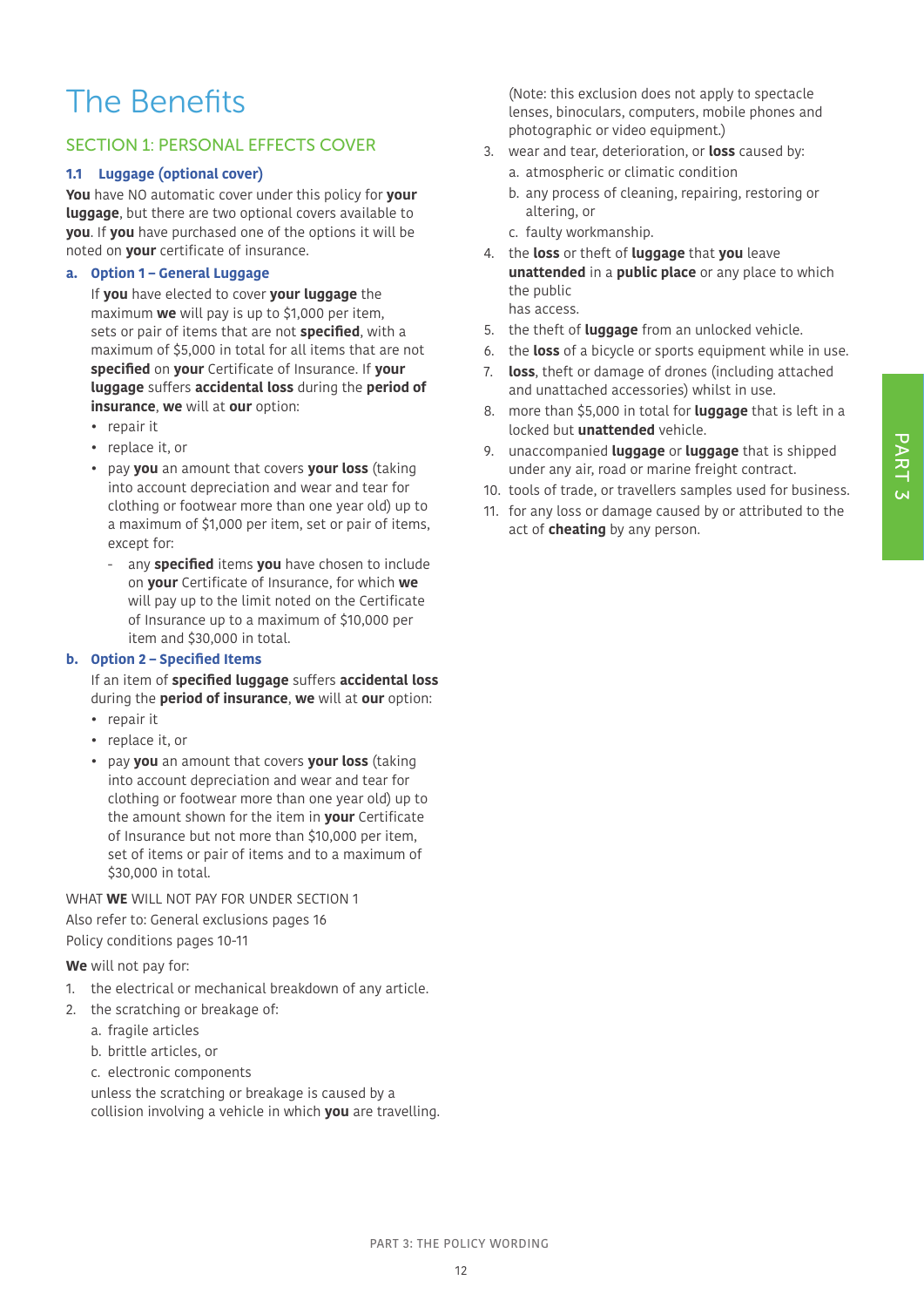#### SECTION 2: MEDICAL COVER

#### **2.1 Medical expenses**

During **your journey we** will pay for **your** reasonable medical expenses (including ambulance, hospital, surgical and medical treatment fees) provided that:

- a. **you** incur the expenses as a result of becoming **disabled** by **accidental injury** or **illness**
- b. the **injury** or **illness** occurs or first arises during the **period of insurance**,
- c. **you** incur the expense within 12 months of the date of **disablement**, and
- d. the maximum benefit payable does not exceed \$250,000.

#### **2.2 Travel/accommodation costs for people other than you**

If **you** become disabled during **your journey** and are hospitalised, **we** will pay the travel and/or living expenses of up to two persons to travel to and/or stay with **you** while **you** are hospitalised provided that:

- a. **you** do not become disabled in **your country of origin**
- b. person(s) who travel(s) to/stay(s) with **you** is **your** spouse, **your** travelling companion(s) or other nominated person(s) who have been approved by **us**
- c. a **registered medical practitioner** provides written advice that it is necessary for someone to be with **you**
- d. the expenses of person(s) who travel(s) to and/or stay(s) with **you** is/are of the same standard or fare class as those originally utilised by **you** for **your** trip (unless **we** agree in writing to a fare upgrade)
- e. the maximum benefit payable does not exceed \$100,000
- f. the maximum living expenses benefit while in New Zealand is \$250 per day, and \$5,000 in total, and
- g. the expenses don't include any costs incurred once **you** have returned to **your country of origin**.

#### **2.3 ACC payments in New Zealand**

If **you** suffer an **injury** while in New Zealand **you** must first apply to ACC (Accident Compensation Corporation) for treatment. Where **your** costs are not fully met by ACC **we** may top up any payments to meet **your** incurred costs. However, **we** will not make any payments where **you** do not take all reasonable steps to pursue **your** claim through ACC. Where ACC provides cover for an **injury**, **you** must obtain their prior approval for the provision for treatment in hospital.

If **we** accept **your** claim **we** will pay the difference between what **you** are entitled to recover from ACC and what **you** are covered for under this policy.

If **your** claim is declined by ACC in all or in part, **we** may at **our** discretion pay **you** for the incurred cost of treatment that are covered under this policy provided **you** give **us** all necessary documentation showing that **your** claim has been declined, and any other relevant documentation from ACC.

#### **2.4 Your extra travel/accommodation expenses**

If **you** become **disabled** during **your journey**, **we** will pay for **your** additional travel and/or accommodation expenses while **you** are disabled, provided that the expenses:

- a. are a reasonable amount
- b. are of the same standard or fare class as those originally selected by **you** for **your** trip (unless **we** agree to a fare upgrade in writing), and
- c. don't include any costs that **you** incur:
	- i. after **you** have resumed **your journey**, or
	- ii. once **you** have returned to **your country of origin**
- d. the maximum benefit payable does not exceed \$30,000

#### **2.5 Evacuation/return home**

If **you** become **disabled** while in New Zealand or **overseas**, during the **period of insurance** and request to be evacuated to another location (including another country) to receive medical treatment, **we** will pay:

- a. the actual and reasonable evacuation transport and travel expenses, and
- b. up to \$20,000 for **your** reasonable, necessary continuing medical costs incurred as a direct result of the medical event causing **your disablement**, for a period of up to 12 months.

The following conditions must be met under Section 2.5:

- 1. **You**, or someone acting on **your** behalf, must contact **us**, so **we** can assess **your** medical reasons and decide if it is medically necessary for **you** to be repatriated/ evacuated.
- 2. The decision to evacuate or return is made by **us**.
- 3. If **we** agree that it is medically necessary to repatriate/ evacuate **you**, **we** will decide:
	- a. the destination that **you** return or evacuate to
	- b. the method and route of **your** repatriation, taking into account **your** original travel itinerary and medical requirements.
- 4. The **registered medical practitioner** who attends **you** at the time of the disablement provides written advice that the return or evacuation is medically necessary and that **you** are fit to travel.
- 5. The travelling expenses that **you** incur are of the same standard or fare class as those originally selected by **you** for **your** trip (unless **we** agree to a fare upgrade in writing).
- 6. You already have a return ticket between New Zealand and **your country of origin**.

#### **2.6 Funeral and cremation**

Should **your** death occur in New Zealand or **overseas**, but not in **your country of origin**, during the **period of insurance**, **we** will pay up to \$100,000 to cover:

- a. **your overseas** or New Zealand funeral or cremation costs, or
- b. the cost of returning **your** remains to **your country of origin**, including the reasonable travel costs of up to two people to accompany **your** remains back to **your country of origin**.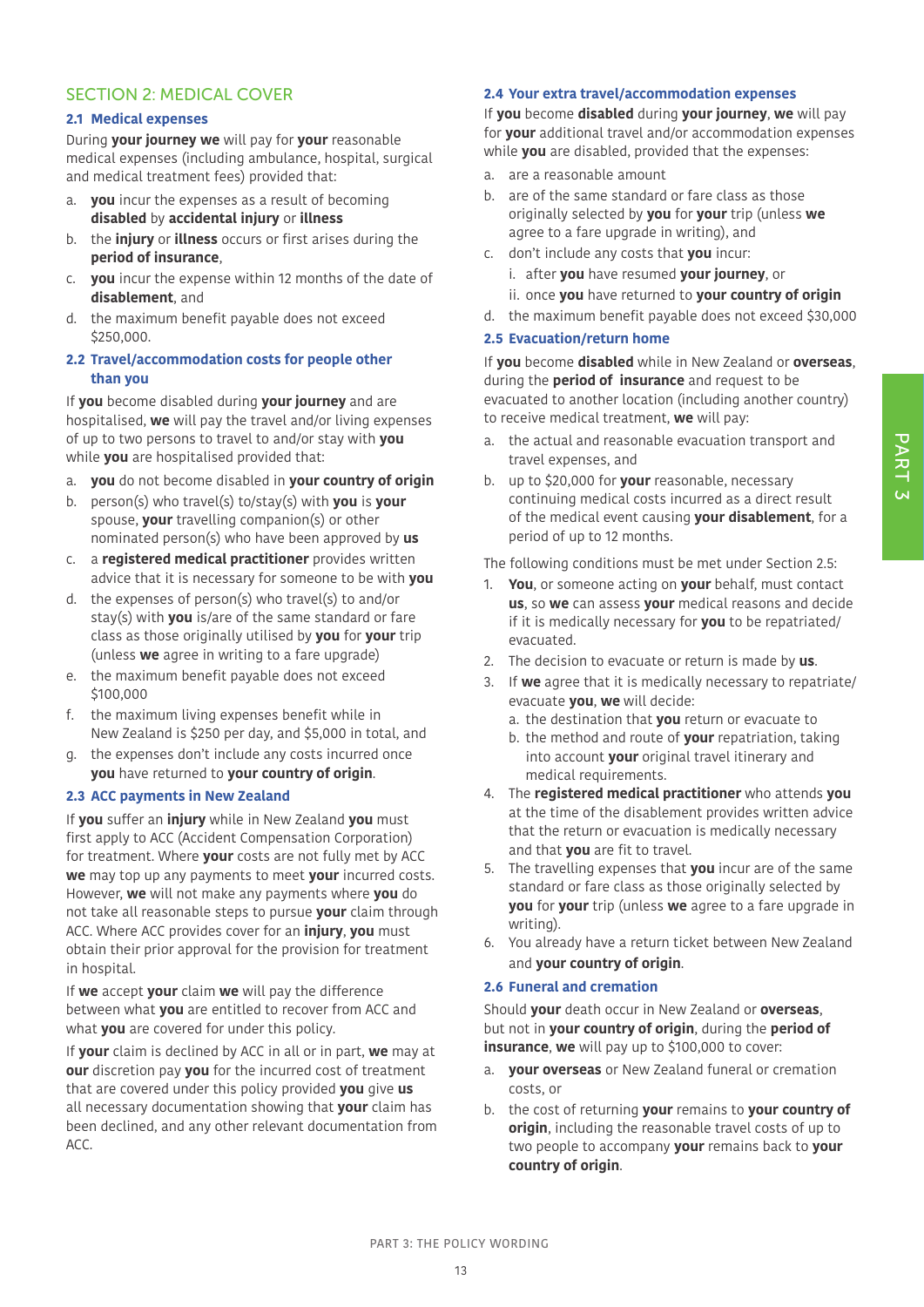## PART 3

#### **2.7 Accidental death**

**We** will pay **your** estate \$25,000 (if **you** are aged 16 years or over) or \$10,000 (if **you** are aged under 16 years) if **you** sustain an **injury** that results in **your** death provided that:

- a. **your** death occurs within 12 months of the **injury** being sustained
- b. the **injury** occurs during the **period of insurance**, and
- c. the **injury** was sustained during **your Journey**.

WHAT **WE** WILL NOT PAY FOR UNDER SECTION 2 Also refer to: General exclusions pages 16 Policy conditions pages 10-11

**We** will not provide **you** with cover:

- 1. if **you** travel against medical advice.
- 2. if **you** travel for the purpose of obtaining medical treatment.
- 3. for ongoing medical costs in excess of \$20,000 if **you** become **disabled** but decide not to return to **your country of origin**, when **our** medical advisors believe it is safe for **you** to do so.
- 4. if **you** take any action contrary to the advice of a **registered medical practitioner** who attends **you** if **you** become **disabled**.
- 5. for any ongoing maintenance treatment of **preexisting conditions** whether or not the condition has been approved and noted on the policy.
- 6. for new or ongoing medical treatment for a **disablement** that occurs during the **period of insurance**, if **you** decide not to return to **your country of origin** at the end of the **period of insurance**.
- 7. for ongoing physiotherapy or manipulative therapy to treat a **disablement**, unless this is recommended in writing by the treating **registered medical practitioner**.
- 8. for cosmetic treatment or surgery.
- 9. for optical aids or related eye testing.
- 10. for any medical, hospital or dental treatment provided to **you** in **your country of origin** unless this treatment is provided after **you** have been medically evacuated and the costs are approved by **us** in writing (and then for an amount not exceeding \$20,000).
- 11. if **you** elect not to follow the rehabilitation plan provided by **us**.
- 12. for normal dental wear and tear, normal maintenance of dental health, any treatment resulting from a lack of dental maintenance and/or hygiene, dental bridges, dental restoration work, caps, crowns, precious metal costs, pins, fittings, fillings, extractions or root canals.

#### SECTION 3: DISRUPTED TRAVEL COVER

#### **3.1 Accommodation/travel cover**

**We** will pay up to \$10,000 for any reasonable, unexpected accommodation, meals and/or travel expenses **you** incur during **your journey** because of the following disruptions, provided that they occur during the **period of insurance**:

- a. **Your** carrier cancels, cuts short, delays, or diverts a scheduled service because of riot, strike, civil commotion, hijack, natural disaster, collision or severe weather conditions.
- b. **You accidentally** lose **your** passport or travel documents.
- c. **You** innocently or unknowingly breach any quarantine regulation.
- d. **Your** carrier is involved in a railway, motor vehicle, marine or aircraft **accident**, and the carrier provides written evidence of this.
- e. **You** or **your** travelling companion becomes **disabled**.

#### **3.2 Travel delay**

If **your** prebooked, prepaid transport is temporarily delayed during the **period of insurance** and at **your** point of departure in **your country of origin** and/or on **your** outward journey from New Zealand to **your country of origin** for at least 6 hours due to an **accidental** circumstance outside **your** control, **we** will reimburse **you**:

- a. the reasonable meal and additional accommodation (room rate only) expenses **you** incur, or
- b. the reasonable meal expenses and the cost of the unused, prepaid accommodation (if **you** have to pay for new accommodation) less any refund **you** are entitled to from the supplier of the original accommodation.

**Our** reimbursement will be up to \$400. **We** will also reimburse up to these limits again for each full 24 hour period that the delay continues beyond the initial 6 hour delay. The maximum benefit limit for this sub-section is \$3,000.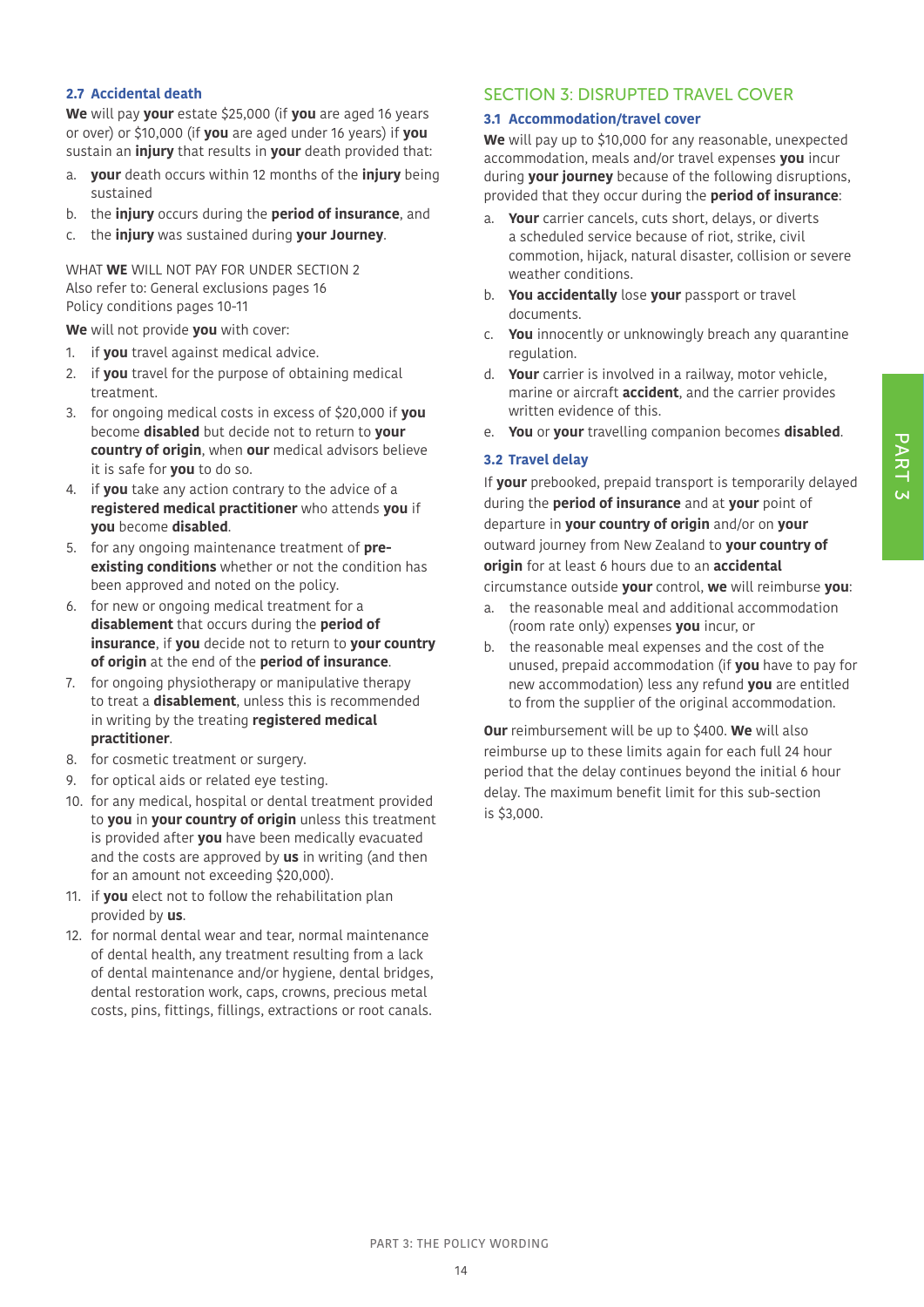## PART 3

#### SECTION 4: LOSS OF DEPOSITS

**We** will reimburse **you** up to \$50,000 for the nonrefundable, unused portion of travel, accommodation or other deposits paid for in advance by **you** if **you** are unable to undertake or complete **your journey** during the **period of insurance** because:

- a. of the unforeseen death or serious or life threatening **disablement** by **injury** or **illness** of a **relative** aged 70 years or less happening after **you** have left **your country of origin**
- b. **you** suffer **accidental injury** or **illness**, or
- c. of any other unforeseen circumstance that is not excluded elsewhere in this policy and that is outside of **your** control.

WHAT **WE** WILL NOT PAY FOR UNDER SECTION 4 Also refer to: General exclusions pages 16 Policy conditions pages 10-11

**We** will not cover any losses **you** incur if **your journey** is cancelled because of the following reasons:

- 1. the **financial failure** of any of the following:
	- a. travel agent, travel wholesaler, booking agent
	- b. tour organiser
	- c. airline or other transport provider
	- d. car rental agency
	- e. accommodation provider
	- f. tour or cruise operator, or
	- g. any education provider.

This exclusion extends to include the **financial failure** of any person, company or organisation with whom any of the above deals with.

- 2. any act or omission by a travel agent.
- 3. delays caused by carriers or rescheduling.
- 4. Prohibition or regulation by any government.
- 5. Any business, financial or contractual obligations.
- 6. A request of any **relative**.
- 7. **your** change of plans or decision not to travel or take up any pre-booked education study course.

#### SECTION 5: PERSONAL LIABILITY COVER

#### **5.1 Death, injury and loss of property**

**We** will pay all sums that **you** are legally liable to pay as compensation for an **accidental**:

- a. **injury** (including death), and/or
- b. **loss** or damage to property that occurs while **you** are in New Zealand or **overseas** during the **period of insurance**.

The maximum amount **we** will pay is \$100,000.

#### **5.2 Legal costs**

Where there is cover under Section 5.1 above, **we** will pay:

- a. all legal costs awarded to any claimant against **you**, and
- b. any other reasonable legal defence costs that **you** incur up to \$100,000

The maximum sum insured **we** will pay in Section 5.1 and Section 5.2 is \$100,000 in total.

WHAT **WE** WILL NOT PAY FOR UNDER SECTION 5 Also refer to: General exclusions pages 16 Policy conditions pages 10-11

**We** will not pay any damages, compensation or legal costs for any liability arising from or connected with:

- 1. the death, **injury**, or **illness** of **you** or any **relative**, or any person employed by **you** or **your relative**.
- 2. the **loss** of property that is owned by **you** or any member of **your** family, or any person employed by **you** or **your relative**.
- 3. the **loss** of any property that is in **your** custody or control, unless it is property owned by a temporary accommodation provider, landlord or homestay and then limited to \$50,000.
- 5. any agreement **you** enter into, unless **you** would have been liable anyway, even without the agreement.
- 6. the ownership, possession or operation (whether by **you**, any member of **your** family, or any person employed by **you**) of any mechanically propelled vehicle (other than a bicycle), aircraft, drone, firearm or watercraft.
- 7. any land or building that is owned by **you** or any **relative**, or any person employed by **you**.
- 8. **your** business or work activities, trade or profession, including professional advice given by **you**, or any person employed by **you**.
- 9. seepage, pollution or contamination.
- In addition there is no cover for:
- 10. judgements given by a Court outside New Zealand, unless the Court is in the **overseas** country where the **accident** giving rise to the liability occurs.
- 11. liability that **you** agree to, unless that liability would have been established even if **you** had not agreed to it, or
- 12. liability involving punitive, exemplary or aggravated damages or any fine or penalty.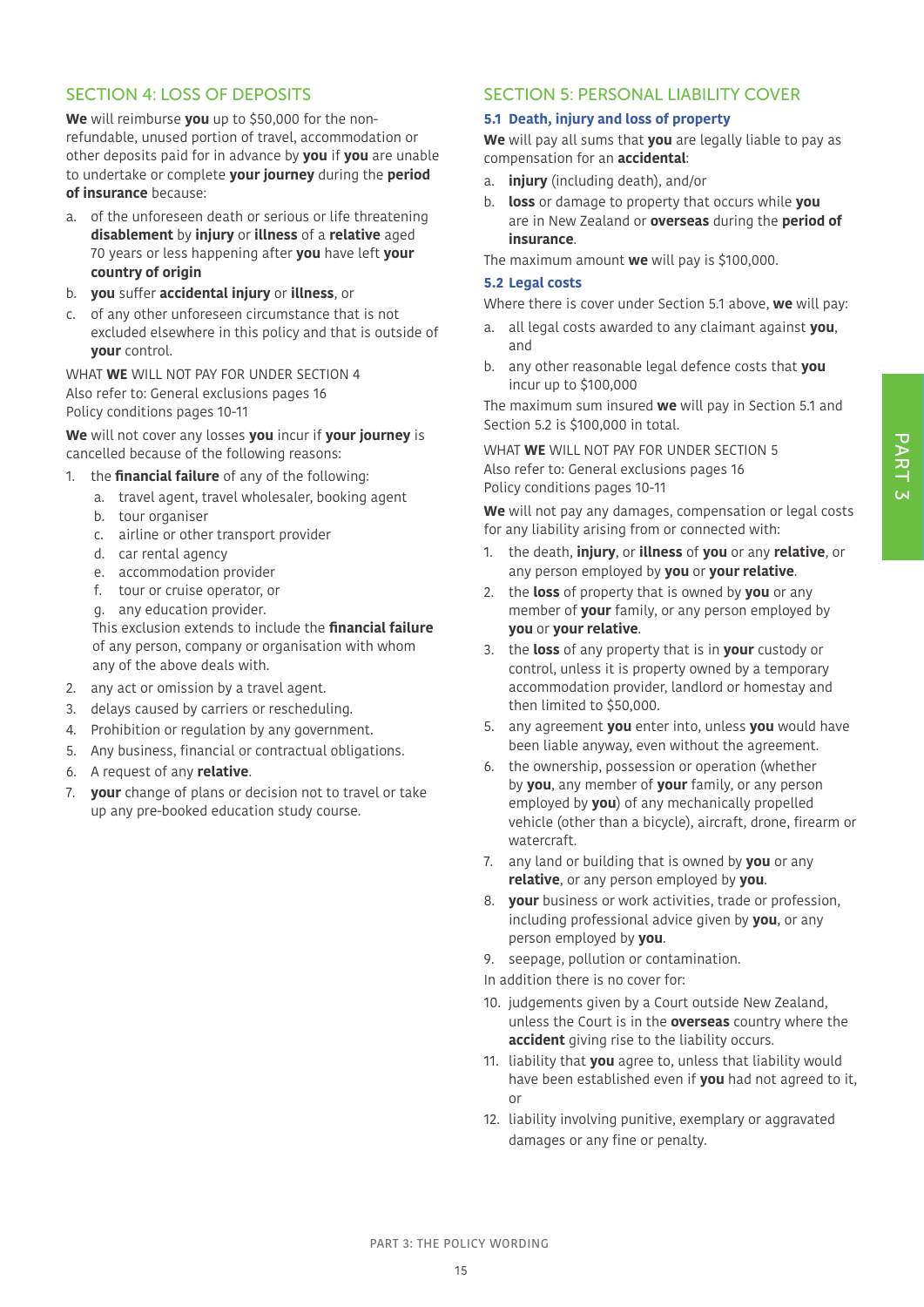### General exclusions applying to this policy

The following exclusions (things that are not covered) apply to all sections of the policy. They are in addition to the specific exclusions shown in each section.

**We** will not pay claims that arise directly or indirectly from any of the following events, actions or situations:

- 1. **Pre-existing medical conditions**, unless **you** apply for cover of a **pre-existing medical condition**, and **our** approval number is noted on **your Certificate of Insurance**. **You** can only apply for cover for **preexisting medical conditions** for **yourself**. This exclusion will not be removed from **your** policy, as it remains in force for all other persons (including **relatives** and business partners).
- 2. Claims directly or indirectly arising from:
	- a) pregnancy of **you** or any other person on or after the start of the 21st week of pregnancy, or
	- b) pregnancy of **you** or any other person where the problem arising is not an unexpected serious medical complication.
- 3. Claims directly or indirectly arising from childbirth or the health of a newborn child whatever the proximate cause of the claim is. This exclusion applies irrespective of the stage of pregnancy at which the child is born.
- 4. **Your** failure to act in a responsible manner and take all reasonable efforts to:
	- a. safeguard **your** property
	- b. avoid **accidental injury**
	- c. minimise any claim under this policy, and
	- d. avoid a claim under this policy by heeding a warning communicated by the general mass media about an intended strike, riot or civil commotion.
- 5. Motorcycling, unless:
	- a. the engine capacity is 200 cc or less
	- b. whilst in control of a motorcycle or moped **you** hold a current motorcycle licence that is recognised in New Zealand
	- c. whilst **you** are a pillion passenger the driver holds a current motorcycle licence that is recognised in New Zealand
	- d. **you** are wearing a helmet
	- e. **you** are not participating in a professional capacity
	- f. **you** are not racing, and
	- g. **you** are not participating in motocross.
- 6. Sporting activities undertaken professionally.
- 7. Diving, involving the use of any artificial breathing apparatus, unless **you**:
	- a. hold an open water diving certificte/licence, or
	- b. are under the direct supervision of a qualified diving instructor.
- 8. Travelling in or through the air, other than as a passenger of a fully licensed passenger carrying aircraft operated by an airline or air-charter company.
- 9. Mountaineering or rock climbing (but not hiking), or pot holing, which requires the use of climbing equipment, or involves abseiling.
- 10. Ocean yachting or blackwater rafting.
- 11. Skiing or snowboarding outside designated ski field areas, or in areas within designated ski fields that are closed because of adverse conditions.
- 12. Manual employment while in New Zealand or **overseas** unless **we** have given **our** approval in writing. **We** give **our** approval to **you** in respect to employment **you** undertake in New Zealand for the following work categories:
	- a. retail
	- b. accommodation
	- c. pubs, taverns and bars
	- d. cafes and restaurants, and/or
	- e. horticulture
- 13. Any claims directly or indirectly arising from **you** having elective medical or dental treatment or surgery, a cosmetic procedure or body modification (including tattoos and piercings) during the **period of insurance**.
- 14. Suicide or attempted suicide.
- 15. Any sexually transmitted disease.
- 16. Any situation or action when under the influence of alcohol or non-prescribed drugs.
- 17. **Loss** of enjoyment, financial **loss** or any other **loss** that is not covered specifically in this policy.
- 18. War or warlike activities, invasion, act of foreign enemy, civil war, revolution, insurrection, military power; nuclear reaction, contamination by nuclear weapons, nuclear material or radioactivity.
- 19. Confiscation, detention, or destruction by customs or other authorities.
- 20. Any breach or any prohibition or regulation of any government relating to immigration or travel (including failure to obtain a passport or visa).
- 21. **Act of Terrorism.** This exclusion does not apply to Section 2 Medical Cover, subsections 1 to 7 inclusive.
- 22. An **epidemic**, **pandemic** or outbreak of a contagious disease or any derivative or mutation of such viruses (or arising directly or indirectly from these) or the threat, or perceived threat, of any of these. This exclusion does not apply to Section 2 Medical Cover, subsections 1-6 inclusive.
- 23. Claims directly or indirectly arising due to any travel made in a country for which an "Avoid non-essential travel" or "Do not travel" travel warning is issued by the New Zealand Government on the New Zealand Ministry of Foreign Affairs and Trade (MFAT) website at [safetravel.govt.nz,](https://safetravel.govt.nz) if the warning was issued prior to the booking of the **your** travel arrangements, unless **you** have received prior approval by OrbitProtect in writing.